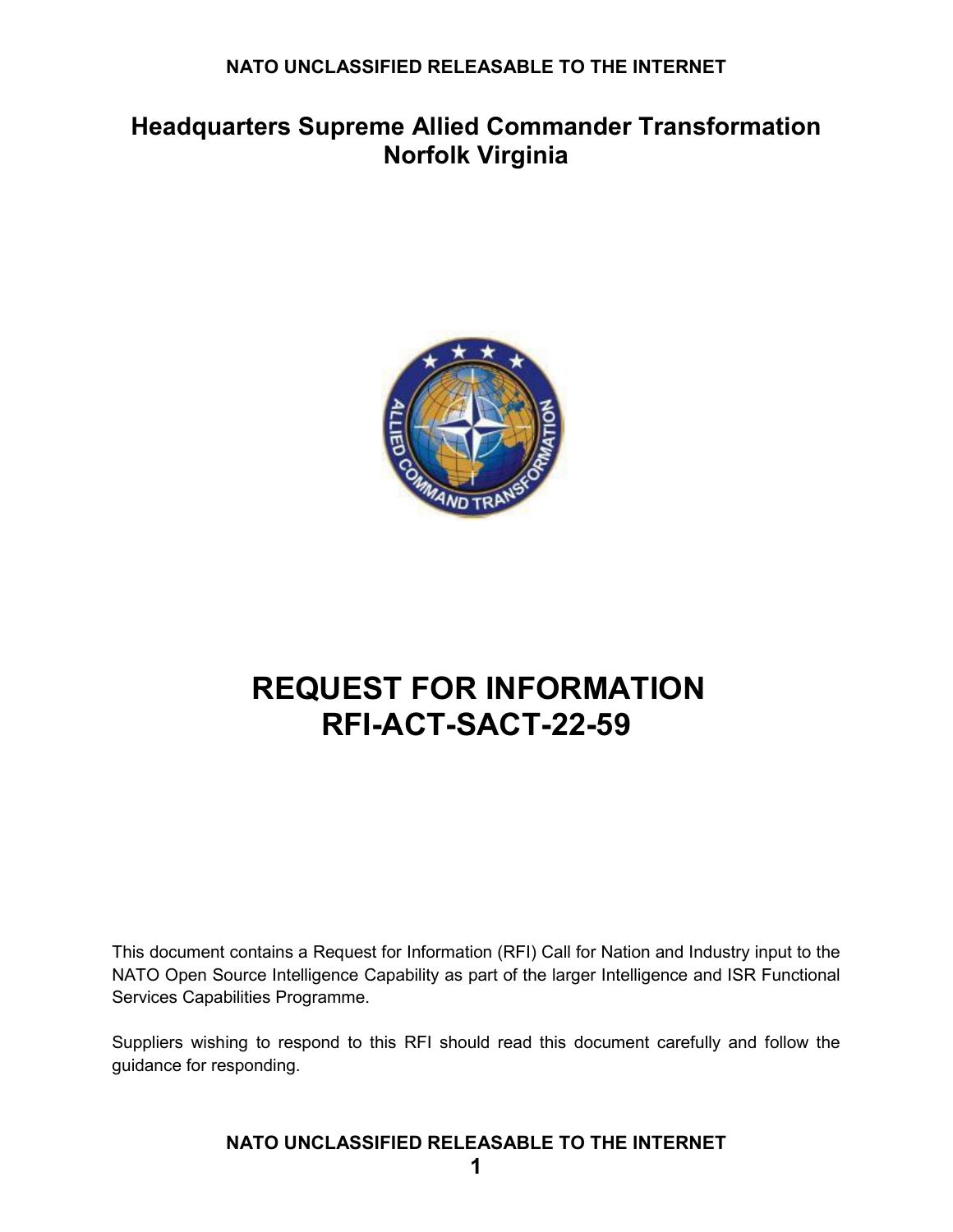| HQ Supreme Allied Commander Transformation RFI 22-59 General Information                                                                                                                |                                                                                                                                                                                |
|-----------------------------------------------------------------------------------------------------------------------------------------------------------------------------------------|--------------------------------------------------------------------------------------------------------------------------------------------------------------------------------|
| Request for Information No.                                                                                                                                                             | 22-59                                                                                                                                                                          |
| <b>Project Title</b>                                                                                                                                                                    | Request for Information (RFI) Call for Nation and<br>Industry input to the Future NATO Open-Source<br>Intelligence (OSINT) Capability                                          |
| Due date for submission of requested<br>information                                                                                                                                     | 27 May 2022                                                                                                                                                                    |
| <b>Contracting Office Address</b>                                                                                                                                                       | NATO, HQ Supreme Allied Commander<br><b>Transformation (SACT)</b><br>Purchasing & Contracting Suite 100<br>7857 Blandy Rd Norfolk, VA, USA<br>23511-2490                       |
| <b>Contracting Points of Contact</b>                                                                                                                                                    | 1. Ms. Tonya Bonilla<br>e-mail: tonya.bonilla@act.nato.int<br>Tel: +1 757 747 3575<br>2. Ms. Catherine Giglio<br>e-mail: catherine.giglio@act.nato.int<br>Tel: +1 757 747 3856 |
| <b>Technical Points of Contact</b>                                                                                                                                                      | 1. LTC Kristin Arney<br>e-mail: kristin.arney@act.nato.int<br>Tel: +1 757 747 3384<br>2. Dr. Bianca Barbu<br>e-mail: bianca.barbu@act.nato.int<br>Tel: +1 757 747 3401         |
| All questions and requests for clarifications and submissions/responses to this RFI must<br>be sent via email to all Points of Contact reported above (both Contracting and Technical). |                                                                                                                                                                                |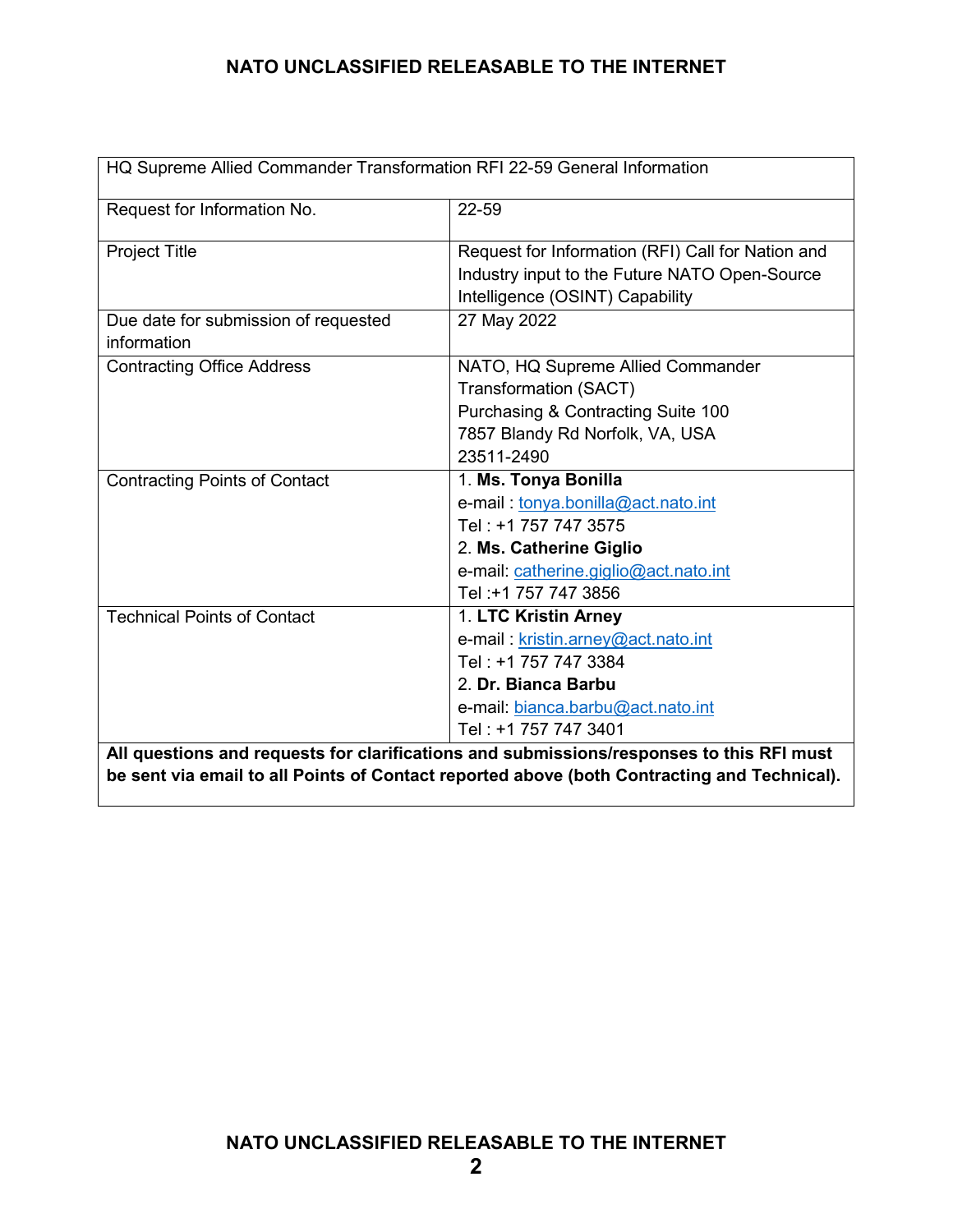### **1. INTRODUCTION**

1.1. Headquarters Supreme Allied Commander Transformation (HQ SACT) is issuing this Request for Information (RFI) to engage with NATO Nations and industry. The objective of this RFI is to identify emerging and/or existing capabilities related to the production of Open Source Intelligence (OSINT) in order to conduct exploratory examination of the state-of-the-art and artof-the-possible technologies, products and services for OSINT. Identification of these capabilities will be used to support NATO Governance decision-making on Common-Funded Capability Development.

1.2. It is important to note that this NATO OSINT Capability is but one component of an ongoing and larger Capability Programme called the "Intelligence and ISR Functional Services Programme", which will encompass and integrate capabilities across multiple intelligence disciplines including Imagery Intelligence (IMINT), Human Intelligence (HUMINT), among others. Therefore, Nations and industry are highly encouraged to provide responses to this RFI if they have solutions that are relevant to the larger capability described above, in addition to OSINTspecific applications and capabilities.

1.3. This request for information does not constitute a commitment to issue a future request for proposal (RFP). The purpose of this request is to involve Nations and industry through collaboration, in and examination of future capabilities related to the NATO OSINT Capability, with a focus on commercial technologies, products, and/or services. HQ SACT has not made a commitment to procure any of the items described herein, and release of this RFI shall not be construed as such a commitment, nor as authorization to incur cost for which reimbursement will be required or sought. Respondents are advised that HQ SACT will not pay for any information or administrative costs incurred in responding to this RFI. The costs for responding to this RFI shall be borne solely by the responding party. Not responding to this RFI does not preclude participation in any subsequent RFP if issued in the future.

## **2. PROGRAMME DESCRIPTION: NATO OSINT Capability**

## 2.1. **Programme Vision**.

2.1.1. As part of the larger "Intelligence and ISR Functional Services" Programme, the vision of an OSINT capability consists of a NATO Intelligence Enterprise equipped with the commensurate people, processes, and tools needed to organically produce and deliver OSINT-related products in support of NATO's baseline activities and current operations to maximum level of effort. The current conventional, unconventional and hybrid threats faced by NATO are both symmetric and asymmetric. An efficient and modern OSINT capability will improve the NATO Intelligence Enterprise's ability to support planning, execution, and management of operations through the provision of extensive, structured and timely intelligence information. The capability will provide increased situational awareness to NATO Commanders, complementing other existing sources of intelligence.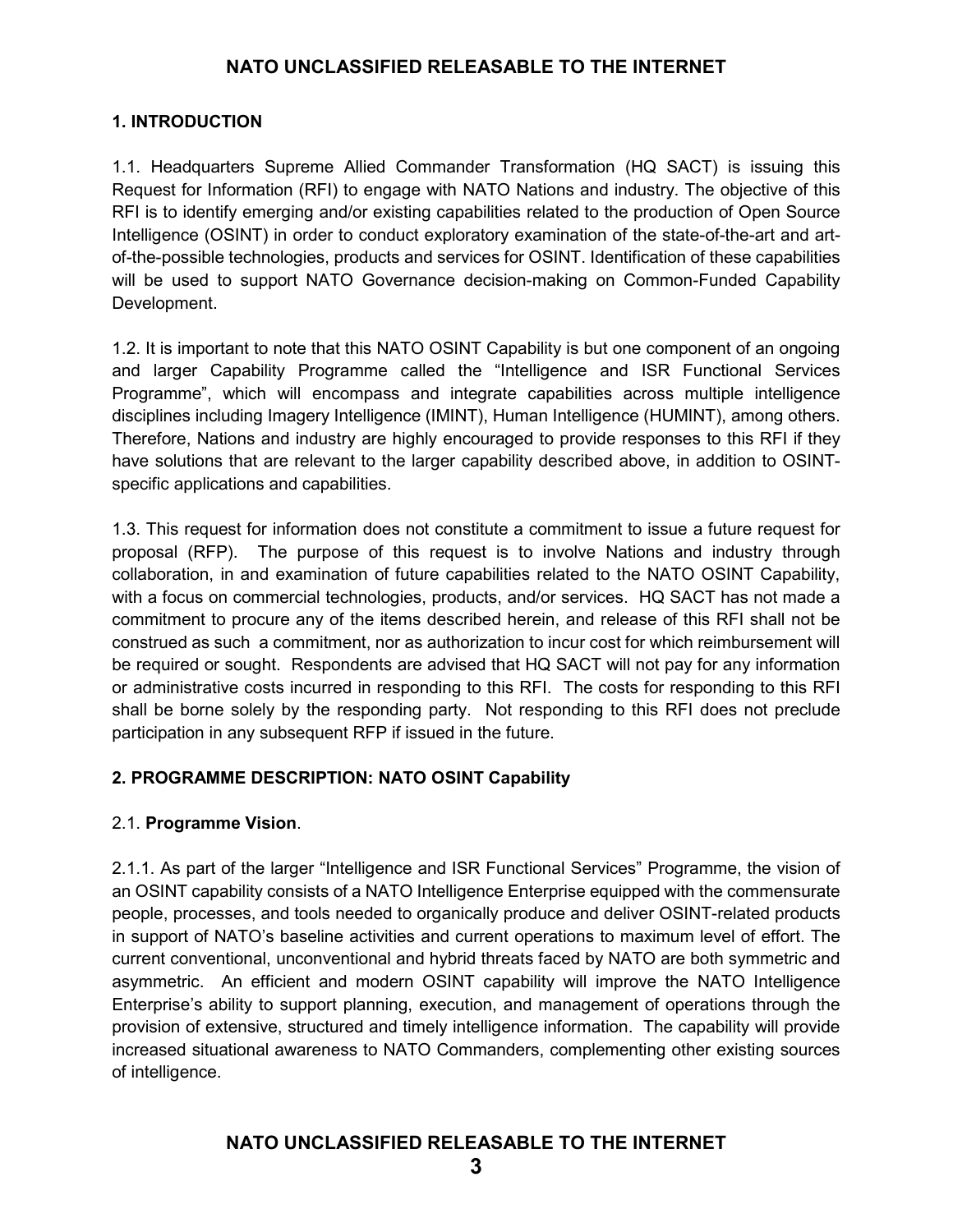2.1.2. The purpose of this endeavour is to reach an improved ability to access and understand the information environment and to inform decision-making in the context of today's hyperconnected global society. NATO requires an OSINT system that combines user experience with integrated data management, predictive analytics, visual representation, and operational opensource intelligence in a single platform. The capability requires a blend of three elements: people, processes, and tools – properly trained and organized analysts using powerful and adaptive tools with a common digital platform enabled by a range of data sources and services in a coherent and informed manner.

2.1.3. More specifically, the vision under the scope of this RFI is that NATO's OSINT capability will facilitate/deliver:

- Automation within the intelligence cycle for OSINT to enable processes, activities and information management to compensate for limited work force and to increase sustainability.
- Integrated and coordinated working environment for intelligence sharing in near-real time both within the OSINT community and integrated with other collection disciplines in order to produce fused actionable intelligence.
- Access to deeper collection sources of open source information shared across the OSINT community and with other Communities of Interest with insight into fidelity of sources and information.
- Synchronized understanding of the information environment providing timely input to indications and warning to improve NATO situational awareness and responsiveness.
- Distributed information systems architecture for a scalable user base across a wide range of threat environments.

2.1.4. Additional details regarding the capability requirements are included in the attached questionnaire. A review of that document will inform prospective respondents of the capabilities that NATO is seeking.

## 2.2. **Programme's Current Status**.

2.2.1. At this time, a Capability Programme Plan (CPP) is currently under development, which supports the transformation of NATO's OSINT capability. This CPP aims to direct the necessary actions across the NATO-recognised lines of development including: doctrine, organization, training, materiel (including software), leadership, personnel, facilities and interoperability.

2.2.2. The CPP consists of a rigorous analysis intended to assist decision makers in the selection of a solution that offers the Alliance the most value for money. These solutions are informed by this RFI and consider the full spectrum of possible alternatives including considerations of "Adopt"-ing a solution (from Nations), "Buy"-ing (acquiring a solution from industry), or "Create" ing (developing a solution bespoke to NATO). Options are evaluated along the lines of operational effectiveness, risk and life cycle costs.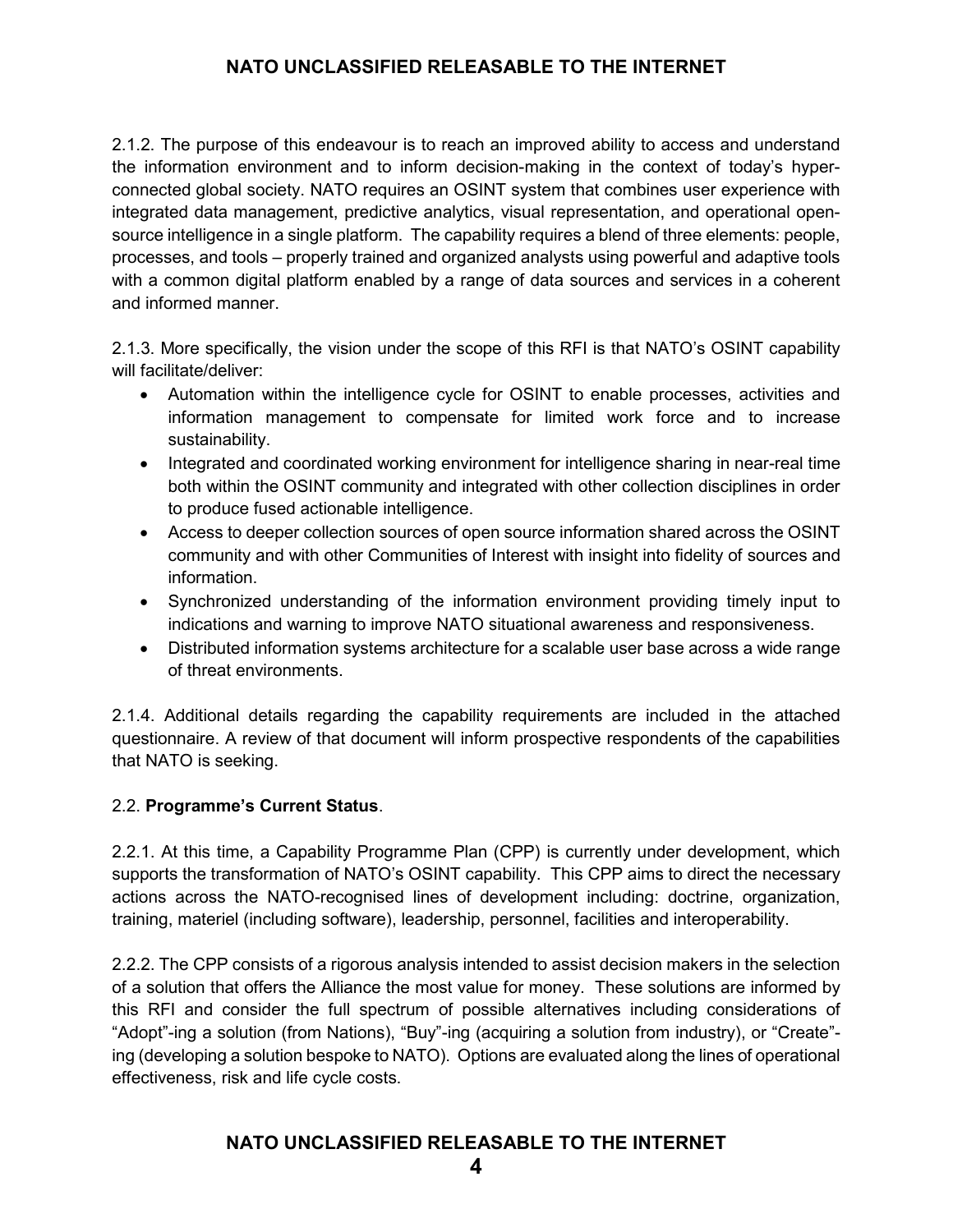## **3. ACT's Framework for Collaborative Interaction (FCI)**

3.1. ACT has implemented a Framework for Collaborative Interaction (FFCI) to increase opportunities for industry and academia to contribute to ACT capability development efforts through collaborative work. Such collaboration enables HQ SACT, and NATO as a whole, to benefit from industry/academia models, advice, capabilities and experience in the course of this work. In addition to the benefits HQ SACT gains from such projects, this collaborative effort will provide industry/academia with an improved understanding of NATO's capability requirements and the associated issues and development challenges to be addressed by HQ SACT. Potential collaborative projects are on specific topics that are of mutual interest to both parties but shall be restricted to collaborations in non-procurement areas. Several mechanisms have been developed to support the initiation of collaborative projects between industry/academia and ACT ranging from informal information exchanges, workshops, studies or more extensive collaboration on research and experimentation.

3.2. Depending on the level and type of interaction needed for a collaborative project, a specific agreement may be needed between parties. The FFCI agreement for any specific project, if required by either party for the project to proceed, will range from "Non-disclosure Agreements" (NDA) for projects involving exchange of specific information to the more extensive "Declaration of Mutual Collaboration" (DOMC) to address intellectual property and other issues. No FFCI agreement is required to respond to this RFI. However, the principles underlying the FFCI initiative apply to this RFI. Extensive information on the ACT FFCI initiative can be found on the ACT web site being developed to support FFCI projects at [http://www.act.nato.int/ffci.](http://www.act.nato.int/ffci)

## **4. REQUESTED INFORMATION**

## 4.1. **Intent/Objectives of this RFI**.

4.1.1. This request for information is intended to give Nations and industry an opportunity to provide information that would allow NATO to identify prospective products, services, systems or sub-systems and their potential benefits to the delivery of the OSINT Capability.

4.1.2. Relatedly, NATO is seeking Nations' and industry input if they possess prospective products, services, systems or sub-systems that span multiple intelligence disciplines, particularly if those disciplines are components of a single coherent solution/system. Such information will help inform the "Intelligence and ISR Functional Services" Programme as a whole.

#### 4.2. **Answering this RFI**.

4.2.1. The accompanying excel spreadsheet contains a series of questions regarding the information being requested in this RFI. Responses may be submitted by e-mail to the Points of Contact listed on page two of this document.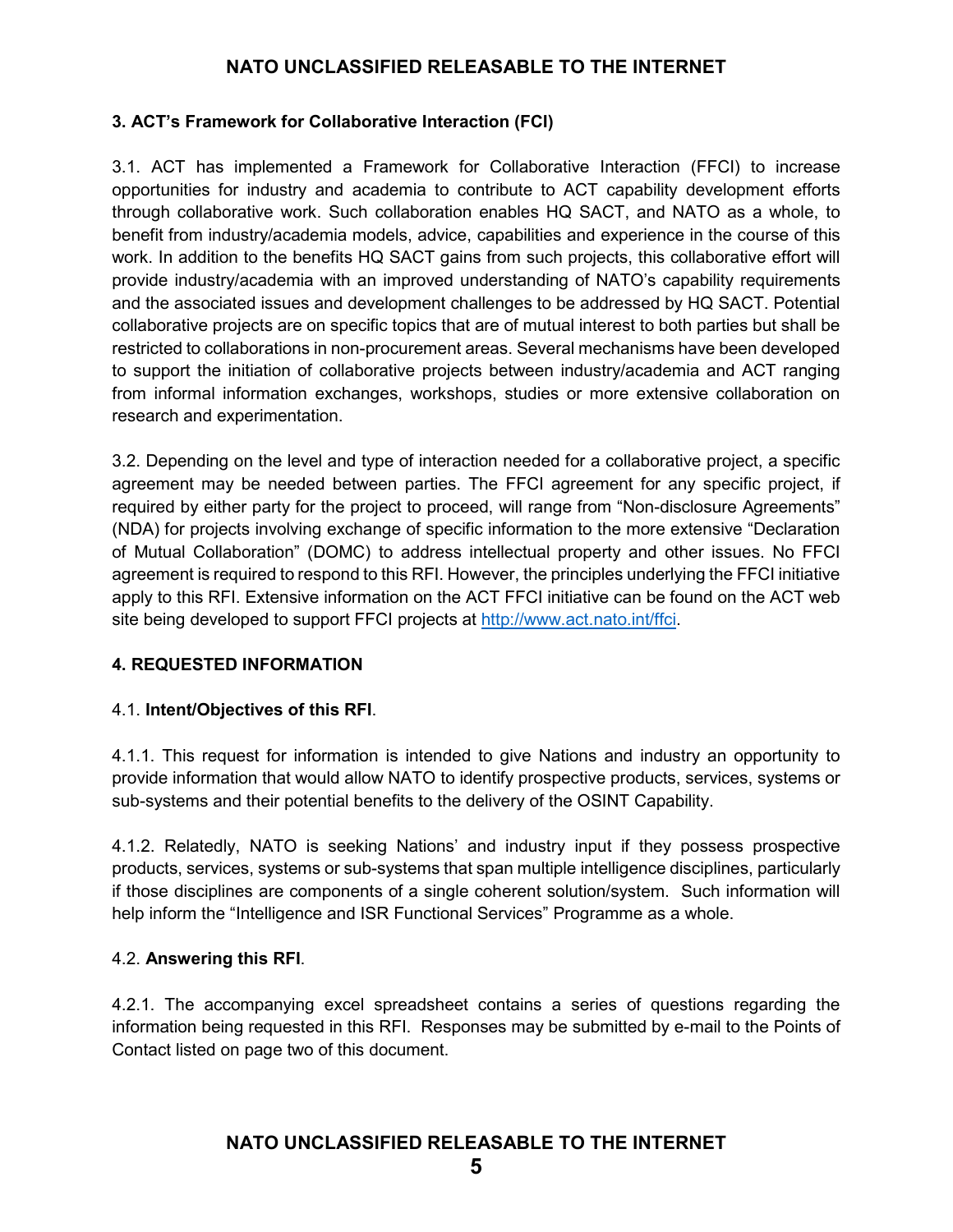4.2.2. If needed, respondents may also submit an accompanying white paper to provide information related to their capabilities. White papers must be in MS Word or pdf format, less than 10 pages total, and the file size should not exceed 5MB.

4.2.3. The data collected in response to this RFI will be used to inform the decision regarding the acquisition strategy for elements relating to the "Intelligence and ISR Functional Services" Programme, namely the future NATO OSINT Capability.

4.2.4. To ensure understanding of NATO requirements, HQ SACT, in collaboration with NATO subject matter representatives, will host online/virtual question and answer (Q&A) sessions with interested parties. Participants will be able to enhance their understanding of the programme by asking clarifying questions to contributing NATO subject matter representatives.

- Session 1: 20 April 2022 (0800-0930 EST | 1300-1430 GMT | 1400-1530 CET), register here: <https://attendee.gotowebinar.com/register/682676196269068301>
- Session 2: 26 April 2022 (0800-0930 EST | 1300-1430 GMT | 1400-1530 CET), register here: <https://attendee.gotowebinar.com/register/2553398473906738955>

4.2.5. **Please send any clarifying questions no later than 17 April 2022 to the abovementioned four POCs so that the appropriate answers may be prepared and briefed during the sessions**. To ensure transparency and fairness for companies, these sessions will be recorded and made available to interested parties on the HQ SACT P&C website at [http://ww.act.nato.int/contracting.](http://ww.act.nato.int/contracting)

4.2.6. Respondents offering potential solutions to this RFI may be invited to participate in a followon virtual session to further discuss the solution(s) offered.

4.2.7. Response due date: **27 MAY 2022**.

4.2.8. Questions of a technical nature about this RFI announcement shall be submitted to the above-mentioned POCs. Accordingly, questions in an e-mail shall not contain proprietary and/or classified information. Answers will be posted on the HQ SACT P&C website at [http://ww.act.nato.int/contracting.](http://ww.act.nato.int/contracting)

## 4.3. **RFI Administrative Information**.

4.3.1. Provision of data, or lack of, will not prejudice any respondent in the event that there is a competitive bidding process later as part of NATO Common-Funded Capability Development.

4.3.2. This is not a formal request for submissions as part of a procurement; it is intended to provide support to subsequent and additional in-depth survey to determine possible systems or products, which should be identified in the development of the CPP.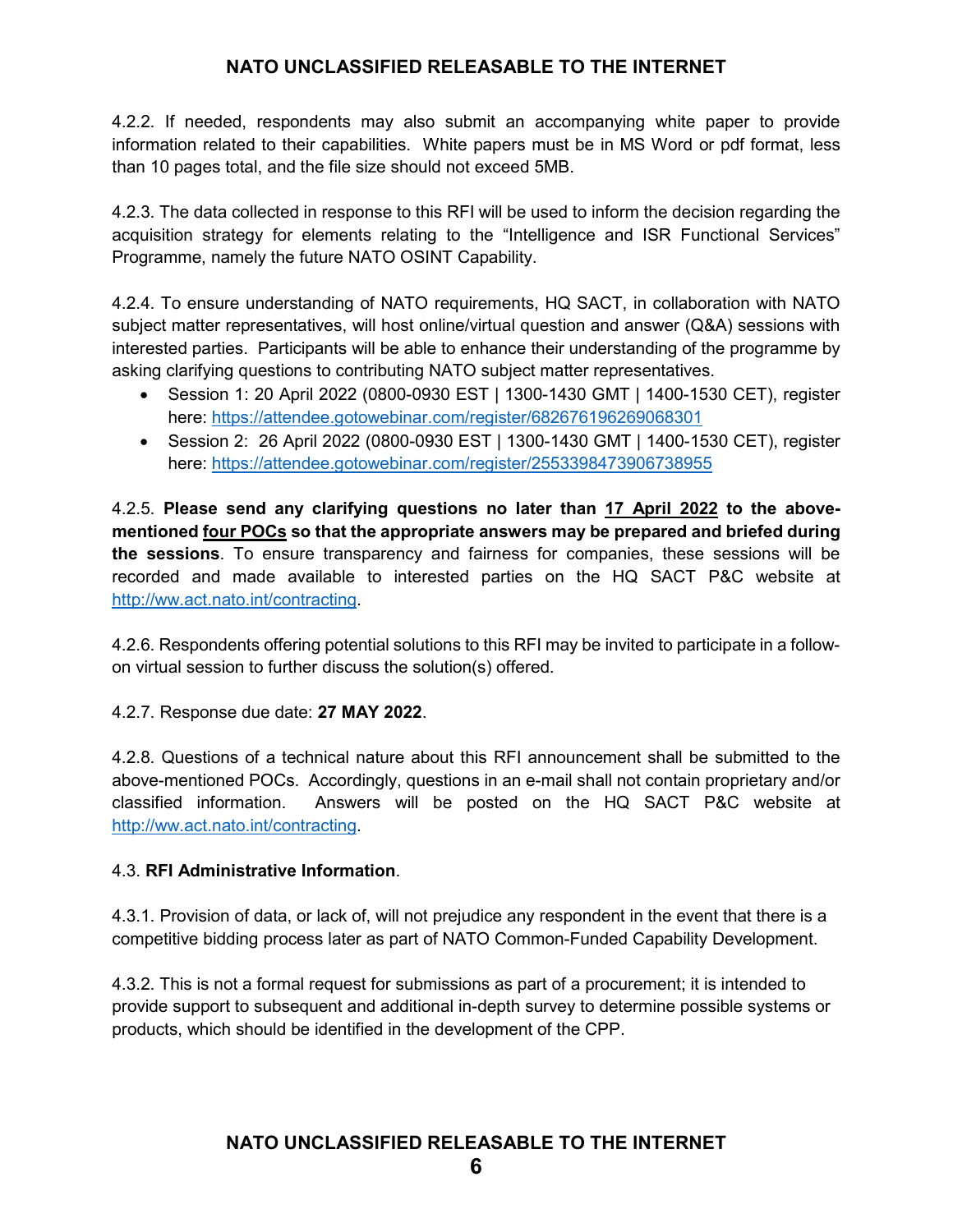4.3.3. Expected Benefits to Respondents. Participants in this RFI will have the chance to share their state-of-the-art technologies and expose their products to the NATO OSINT Capability operators and subject matter experts.

4.3.4. Organizational Conflicts of Interest. Companies responding to this RFI are hereby placed on notice responding to this RFI could conceivably create an organizational conflict of interest (OCI) on a future procurement, if a future procurement were to occur within the capability development process. Companies are cautioned to consider OCI when responding to this RFI, and to consider internal mitigation measures that would prevent OCI's from adversely affecting a company's future procurement prospects. OCI's can often be mitigated or prevented with simple, early acquisition analysis and planning and the use of barriers, teaming arrangements, internal corporate nondisclosure policies and firewalls, and similar prophylactic measures. HQ SACT is not in a position to advise responding companies on the existence of OCI or remedial measures, and encourages responding companies to consult internal or external procurement and legal consultants and in-house counsel.

4.3.5. Handling of Proprietary Information. Proprietary Information, if any, should be minimised and clearly marked as such. HQ SACT will treat Proprietary Information with the same due care as the command treats its own Proprietary Information, and will exercise due caution to prevent its unauthorised disclosure. Please be advised that all submissions become HQ SACT property and will not be returned.

## 4.4. **Non-disclosure principles**.

4.4.1. HQ SACT will follow non-disclosure principles and possibly conclude an NDA with any companies to protect submitted information from further disclosure. As the third party beneficiary of this nondisclosure, this RFI serves to inform you of how HQ SACT plans to proceed and of HQ SACT's intent to protect information from unauthorized disclosure, requiring the third party company to protect the disclosed information using the highest degree of care that the company utilizes to protect its own Proprietary Information of a similar nature, and no less than reasonable care. This includes the following responsibilities and obligations:

4.4.1.1. The third party company receiving the information shall not, without explicit, written consent of HQ SACT:

- Discuss, disclose, publish or disseminate any Proprietary Information received or accessed under nondisclosure principles and subject to an NDA, if an NDA is concluded;
- Use disclosed Proprietary Information in any way except for the purpose for which it was disclosed in furtherance of the goals of the instant project, collaboration, activity or contract; or
- Mention the other Party or disclose the relationship including, without limitation, in marketing materials, presentations, press releases or interviews.

4.4.1.2. Exceptions to Obligations. The third party company receiving the information may disclose, publish, disseminate, and use Proprietary Information: